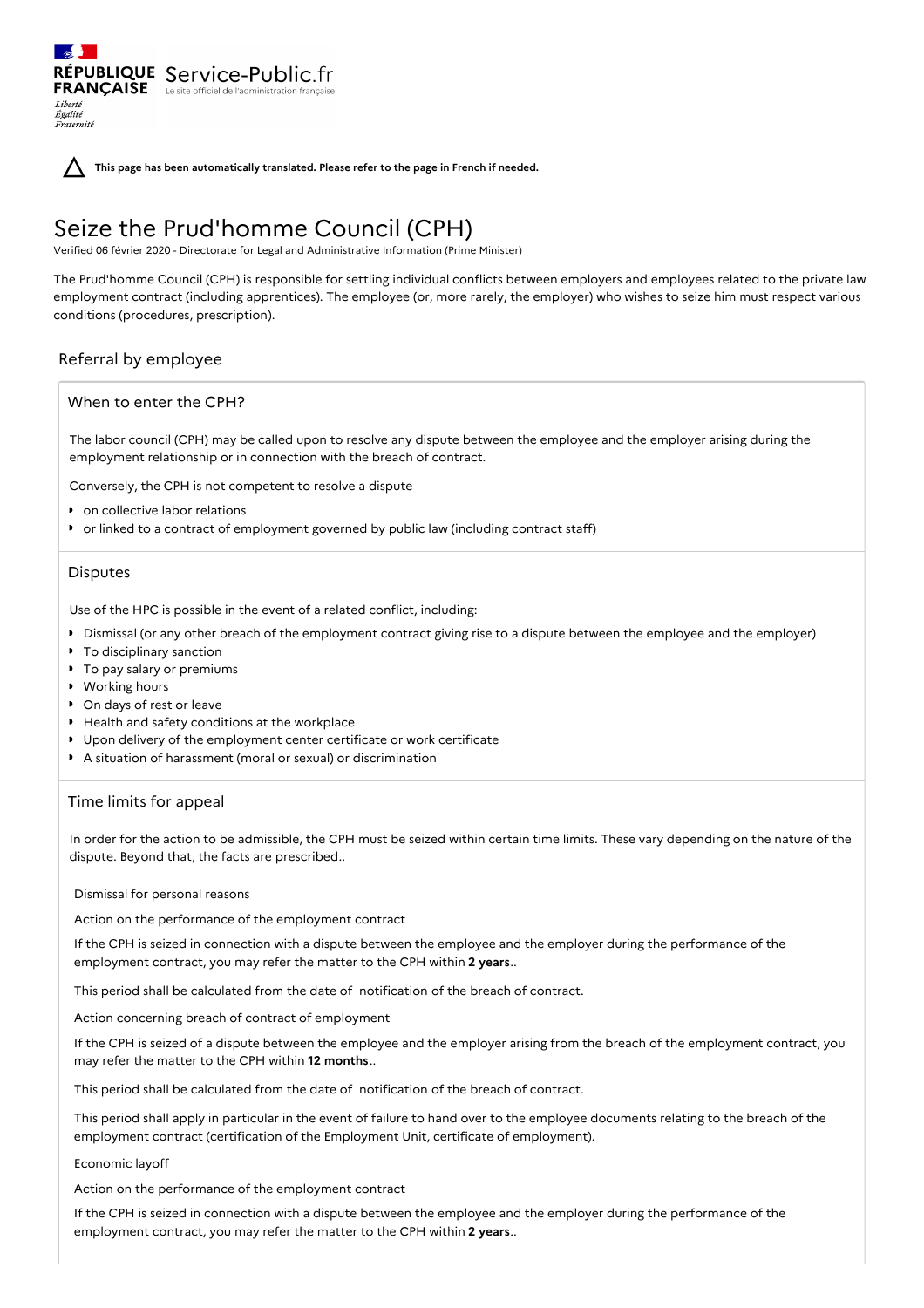This period shall be calculated from the date of notification of the breach of contract.

This period shall apply in particular in the event of a challenge to:

- the regularity or validity of a economic redundancy [\(https://www.service-public.fr/particuliers/vosdroits/N481?lang=en\)](https://www.service-public.fr/particuliers/vosdroits/N481?lang=en) if the job safeguard plan (PSE) is neither validated nor approved
- the termination of the employment contract as a result of professional security agreement (CSP) (https://www.service[public.fr/particuliers/vosdroits/F15800?lang=en\)](https://www.service-public.fr/particuliers/vosdroits/F15800?lang=en)

Action concerning breach of contract of employment

If the CPH is seized of a dispute between the employee and the employer arising from the breach of the employment contract, you may refer the matter to the CPH within **12 months**..

This period shall be calculated from the date of notification of the breach of contract.

This period shall apply in particular in the event of a challenge to:

- the regularity or validity of a economic redundancy [\(https://www.service-public.fr/particuliers/vosdroits/N481?lang=en\)](https://www.service-public.fr/particuliers/vosdroits/N481?lang=en) if the job safeguard plan (PSE) is neither validated nor approved
- the termination of the employment contract as a result of professional security agreement (CSP) (https://www.service[public.fr/particuliers/vosdroits/F15800?lang=en\)](https://www.service-public.fr/particuliers/vosdroits/F15800?lang=en)

## Conventional Break

The time limit set for the applicant to lodge a complaint with the CPH shall be **12 months** for the challenge of a conventional break [\(https://www.service-public.fr/particuliers/vosdroits/N19611?lang=en\)](https://www.service-public.fr/particuliers/vosdroits/N19611?lang=en) certified.

# Payment of wages

The time limit set for the applicant to lodge a complaint is **3 years** in an action to obtain payment of sums due, in particular in the event of:

- **Unpaid salary**
- **D** Overtime not paid
- **Unpaid premiums**

This period shall be calculated from the day on which the applicant became (or should have been) aware of the facts giving rise to his action.

However, the time limit shall be reduced to **6 months** if the applicant disputes an amount mentioned in the received for balance of any account [\(https://www.service-public.fr/particuliers/vosdroits/F86?lang=en\),](https://www.service-public.fr/particuliers/vosdroits/F86?lang=en) signed by the employee. If it is not signed by the employee, the deadline remains 3 years.

### Harassment or discrimination

The time limit set for the applicant to lodge a complaint is **5 years** to refer to the board of prud'homme for any action on account of harassment [\(https://www.service-public.fr/particuliers/vosdroits/F2354?lang=en](https://www.service-public.fr/particuliers/vosdroits/F2354?lang=en)[\)](https://www.service-public.fr/particuliers/vosdroits/F1043?lang=en) or sexual harassment (https://www.servicepublic.fr/particuliers/vosdroits/F1043?lang=en) or discrimination [\(https://www.service-public.fr/particuliers/vosdroits/F19448?](https://www.service-public.fr/particuliers/vosdroits/F19448?lang=en) lang=en).. This period shall be calculated from the day on which the applicant became (or should have been) aware of the facts giving rise to his action.

### Body damage

In the event of personal injury occurring during work, the time limit set for the applicant to refer the matter to the HPC shall be **10 years**.. This period shall be calculated from the date of damage consolidation..

# Procedure

The employee shall address himself to the council of prud'homme:

- the place where the establishment in which the employee carries out his work is situated, the place where the employment contract was concluded or the registered office of the undertaking employing him
- or, if the employee works at home or outside any establishment, from the place of his residence

# **Filing of application**

The application is sent to the registry of the council of prud'hommes by mail (recommended or not).

It is addressed **only by query**, i.e. a claim made to the judge for the purpose of settling a dispute with the employer.

Who shall I contact

Specify your city or postcode The choice of a municipality in the suggestion list will automatically trigger an update of the content

Prud'homme Council **F** [\(http://www.annuaires.justice.gouv.fr/annuaires-12162/annuaire-des-conseils-de-prudhommes-21779.html\)](http://www.annuaires.justice.gouv.fr/annuaires-12162/annuaire-des-conseils-de-prudhommes-21779.html)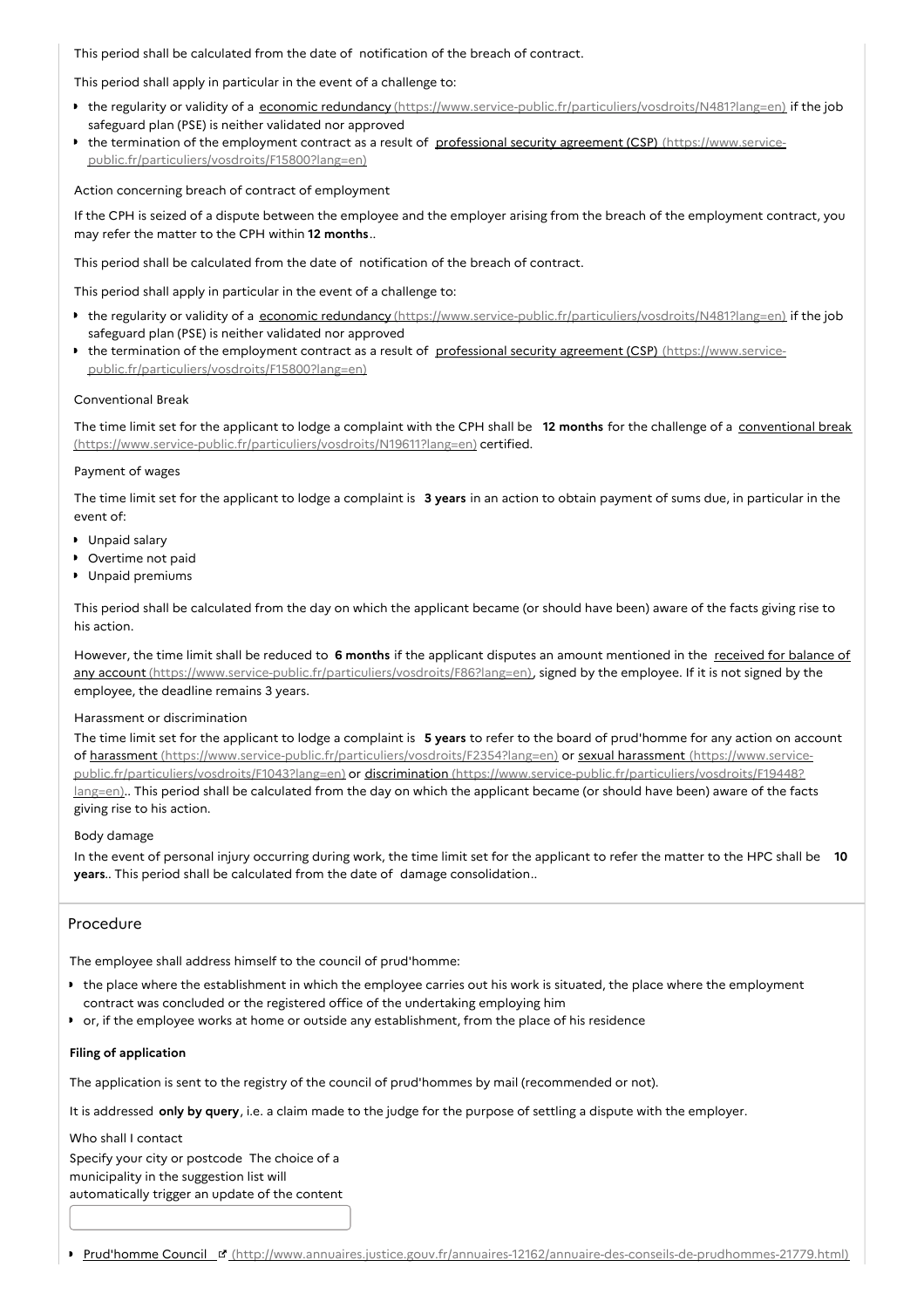The application must contain the following elements:

- Contact details of the applicant (name, first name, address...)
- Contact information defendant (against whom the application is made)
- **Subject of the application**
- Summary statement of the reasons for the application, which includes all of the applicant's claims (amounts claimed)

To make his application, the employee must fill out the application form for the purpose of referral to the labor council.

 $\boxed{\square}$  Application for referral to the Prud'homme Council (CPH) by an employee Cerfa n° 15586\*07 - Ministry of Justice Go to form(pdf - 129.8 KB) [\(https://www.formulaires.service-public.fr/gf/cerfa\\_15586.do\)](https://www.formulaires.service-public.fr/gf/cerfa_15586.do) Consult the online manual

- 
- > Notice of aid for referral to the labor board (CPH) by an employee **I** [\(https://www.formulaires.service-public.fr/gf/getNotice.do?](https://www.formulaires.service-public.fr/gf/getNotice.do?cerfaNotice=52117&cerfaFormulaire=15586) cerfaNotice=52117&cerfaFormulaire=15586)

A copy of the application shall be sent to the counsel of prud'hommes, to which shall be added an equivalent number of copies as defendants.

#### **Cost**

Referrals to the council of prud'hommes are free of charge.

# Referral by employer

# When to enter the CPH?

The labor council (CPH) may be called upon to resolve any dispute between the employee and the employer arising during the employment relationship or in connection with the breach of contract.

Conversely, the CPH is not competent to resolve a dispute

- on collective labor relations
- or linked to a contract of employment governed by public law (including contract staff)

### Time limits for appeal

In order for the action to be admissible, the CPH must be seized within certain time limits. These vary depending on the nature of the dispute. Beyond that, the facts are prescribed..

Dismissal for personal reasons

Action on the performance of the employment contract

If the CPH is seized of a dispute between the employee and the employer during the performance of the employment contract, the period fixed for the applicant to refer the matter to the CPH shall be **2 years**..

This period shall be calculated from the date of notification of the breach of contract.

Action concerning breach of contract of employment

If the CPH is seized of a dispute between the employee and the employer arising from the breach of the employment contract, the time limit set for the applicant to refer the matter to the CPH shall be **12 months**..

This period shall be calculated from the date of notification of the breach of contract.

Economic layoff

The time limit set for the applicant to lodge a complaint with the CPH shall be **12 months** to challenge:

■ the regularity or validity of a economic redundancy [\(https://www.service-public.fr/particuliers/vosdroits/N481?lang=en\)](https://www.service-public.fr/particuliers/vosdroits/N481?lang=en) if the job backup plan is neither validated nor approved,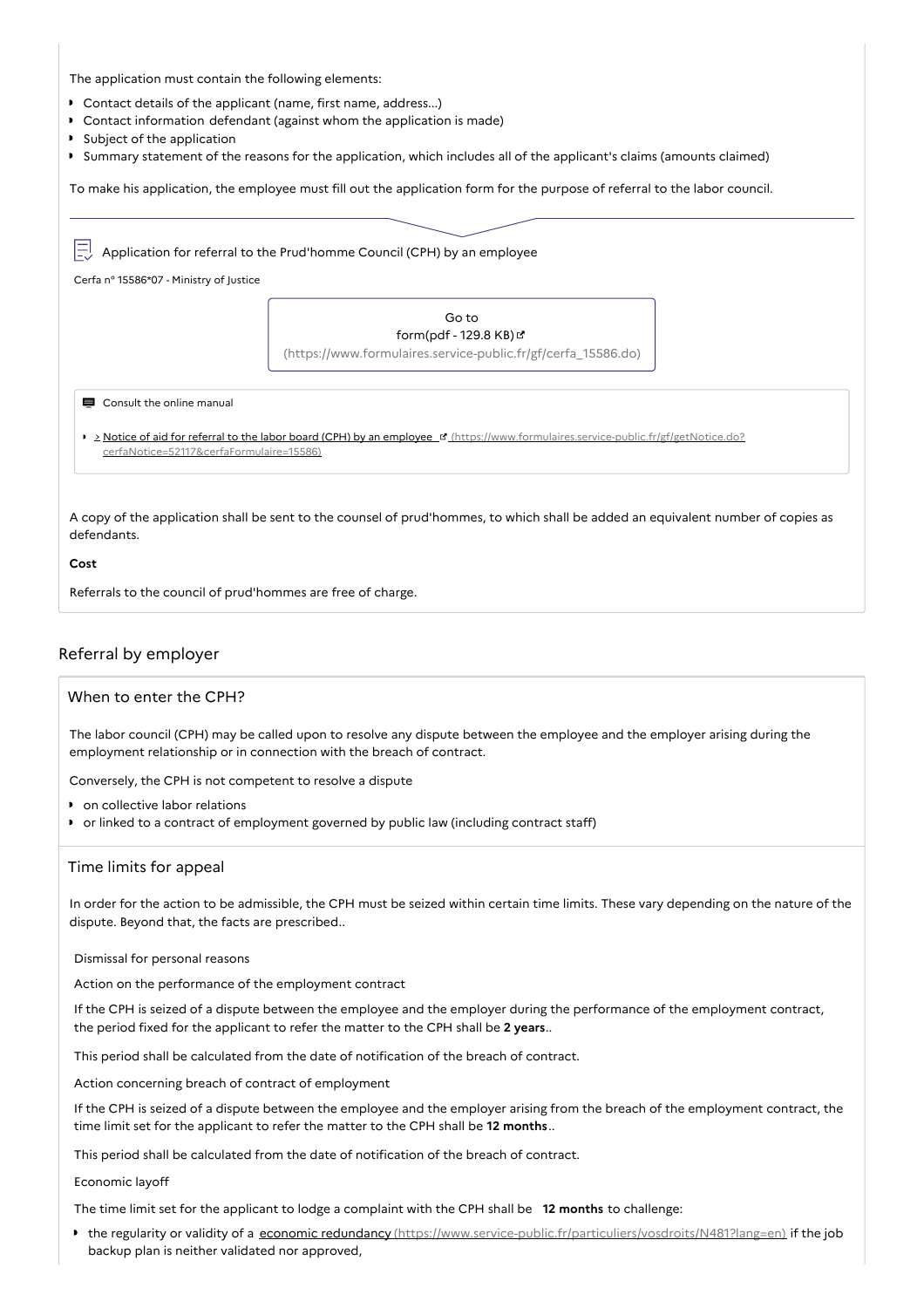the termination of the employment contract as a result of professional security agreement (CSP) (https://www.service[public.fr/particuliers/vosdroits/F15800?lang=en\)..](https://www.service-public.fr/particuliers/vosdroits/F15800?lang=en)

# Conventional Break

The time limit set for the applicant to lodge a complaint with the CPH shall be **12 months** to challenge a conventional break [\(https://www.service-public.fr/particuliers/vosdroits/N19611?lang=en\)](https://www.service-public.fr/particuliers/vosdroits/N19611?lang=en) certified.

### Payment of wages

The time limit set for the applicant to lodge a complaint is **3 years** in an action to obtain payment of sums due.

This period shall be calculated from the day on which the applicant became (or should have been) aware of the facts giving rise to his action.

However, the time limit shall be reduced to **6 months** if the applicant disputes an amount mentioned in the received for balance of any account [\(https://www.service-public.fr/particuliers/vosdroits/F86?lang=en\),](https://www.service-public.fr/particuliers/vosdroits/F86?lang=en) signed by the employee. If it is not signed by the employee, the deadline remains 3 years.

## Harassment or discrimination

The time limit set for the applicant to lodge a complaint is **5 years** to refer to the board of prud'homme for any action on account of harassment [\(https://www.service-public.fr/particuliers/vosdroits/F2354?lang=en](https://www.service-public.fr/particuliers/vosdroits/F2354?lang=en)[\),](https://www.service-public.fr/particuliers/vosdroits/F1043?lang=en) a sexual harassment (https://www.servicepublic.fr/particuliers/vosdroits/F1043?lang=en) or discrimination [\(https://www.service-public.fr/particuliers/vosdroits/F19448?](https://www.service-public.fr/particuliers/vosdroits/F19448?lang=en) lang=en)..

This period shall be calculated from the day on which the applicant became (or should have been) aware of the facts giving rise to his action.

# Body damage

In the event of personal injury occurring during work, the time limit set for the applicant to refer the matter to the HPC shall be **10 years**.. This period shall be calculated from the date of damage consolidation..

# Procedure

The employer shall address the counsel of prud'homme:

- the place where the establishment in which the employee carries out his work is situated
- or, if the employee works at home or outside any establishment, from the place of his residence

### **Filing of application**

The application is sent to the registry of the council of prud'hommes by mail (recommended or not).

It is addressed **only by query**, i.e. a claim made to the judge for the purpose of settling a dispute with the employee.

Who shall I contact Specify your city or postcode The choice of a municipality in the suggestion list will automatically trigger an update of the content

Prud'homme Council <sup>B</sup> [\(http://www.annuaires.justice.gouv.fr/annuaires-12162/annuaire-des-conseils-de-prudhommes-21779.html\)](http://www.annuaires.justice.gouv.fr/annuaires-12162/annuaire-des-conseils-de-prudhommes-21779.html)

The application must contain the following elements:

- Contact details of the applicant (name, first name, address...)
- Contact information defendant (against whom the application is made)
- **Subject of the application**
- Summary statement of the reasons for the application, which includes all of the applicant's claims (amounts claimed)

In order to make its application, the employer must fill out the application form for referral to the labor board.

 $\equiv$  Application for referral to the HPC by an employer

Cerfa n° 15587\*06 - Ministry of Justice

Go to form(pdf - 116.2 KB) & [\(https://www.formulaires.service-public.fr/gf/cerfa\\_15587.do\)](https://www.formulaires.service-public.fr/gf/cerfa_15587.do)